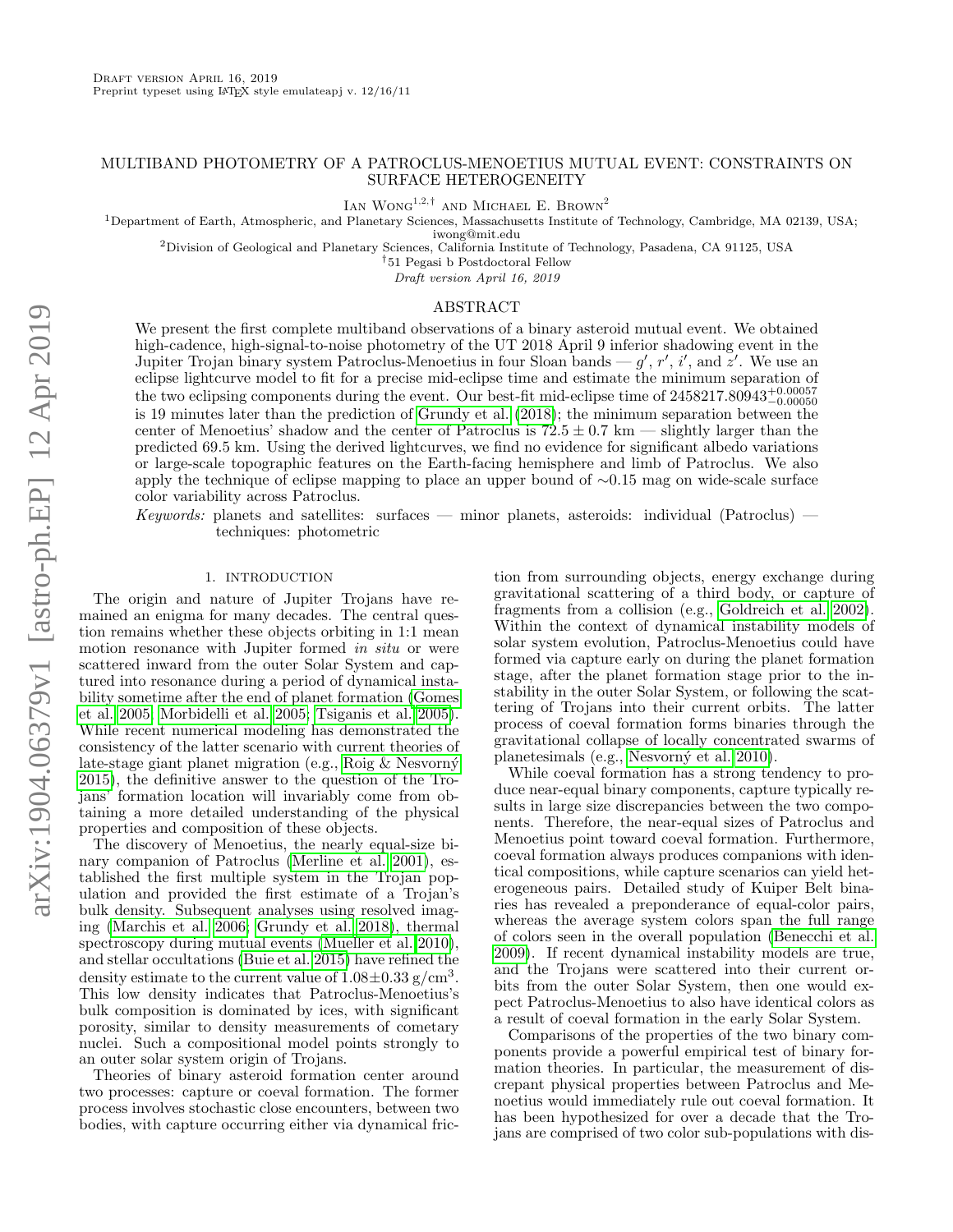tinct photometric and spectroscopic characteristics (e.g., [Roig et al. 2008;](#page-4-12) [Wong et al. 2014\)](#page-4-13), and within the framework of dynamical instability models, these two sub-populations formed in different regions of the outer protoplanetary disk [\(Wong & Brown 2016\)](#page-4-14). If Patroclus and Menoetius are found to belong to different sub-populations, then it means that the binary system formed via capture during or after the period of dynamical instability, when the two sub-populations first mixed.

The unique nature of the Patroclus-Menoetius system has made it a prime target for detailed study, and it is one of five Trojan asteroids that will be visited by the space probe Lucy. An extensive effort has begun to better characterize the Trojan targets in order to maximize the mission's scientific yield. In 2017–2019, Patroclus-Menoetius was in a mutual event season when eclipse and occultation events were visible from Earth. We obtained multiband photometric observations of an inferior shadowing event as Menoetius' shadow passed across Patroclus on UT 2018 April 9. In this paper, we present high-cadence, high-signal-to-noise lightcurves in four bands and fit the eclipse lightcurves to produce a precise mid-eclipse timing and estimate of the relative separation of the eclipsing components at mid-eclipse. We also use the technique of eclipse mapping, a first in the study of binary asteroids, to derive constraints on surface heterogeneity from the resultant color lightcurves.

### 2. OBSERVATIONS AND DATA ANALYSIS

<span id="page-1-1"></span>We observed the UT 2018 April 9 Patroclus-Menoetius inferior eclipsing event using the then newly-installed Wafer-scale Imager for Prime (WaSP) instrument on the 200-inch Hale Telescope at Palomar Observatory. The science detector in WaSP is a 6144×6160 CCD with a pixel scale of  $0.18$ ". We chose a  $2048\times2048$  sub-array to reduce readout time and increase the cadence of our observations. As the shadow of Menoetius passed across the surface of Patroclus, we imaged the system in four Sloan filters —  $g'$ ,  $r'$ ,  $i'$ , and  $z'$  — with individual exposure times of 30, 20, 20, and 45 s, respectively, which yielded a target signal-to-noise of at least 100 in all bands. Filters were cycled in the order  $g'-r'-i'-z'$ , producing a uniform cadence of roughly 5.5 minutes in each band, after accounting for readout and filter changes. Bias frames and dome flats were acquired at the beginning of the night prior to science observations.

Observing conditions at Palomar ranged from average to poor throughout the night. The sky was mostly clear, with a few isolated bands of thin, high-altitude clouds passing through at various points during the night. The seeing was poorest at the beginning of the observations, prior to the start of eclipse; before UT 5:00, the typical seeing exceeded 1.6", going as high as  $2.1$ " at times. The remainder of the night saw significantly better seeing, averaging around  $1.2{\text -}1.3$ ", with the exception of a roughly 30-minute period around UT 8:00, when there was a spike in the seeing to over  $1.6$ ", likely associated with the passage of a few tenuous bands of high-altitude clouds across the vicinity of the observing field. There was also an increase in the seeing during the final 45 minutes of observation. These periods of relatively poor seeing can be identified by the corresponding notable increase in scatter in the lightcurves during those times.

Image processing and photometric calibration were



<span id="page-1-0"></span>Figure 1. Apparent magnitude lightcurves of the Patroclus-Menoetius system prior to, during, and following the inferior eclipsing event in the Sloan  $g'$ ,  $r'$ ,  $i'$ , and  $z'$  bands. The vertical axis denotes increasing brightness (decreasing magnitude). Periods of larger scatter correspond to times of poorer observing conditions and higher seeing. The overall increased scatter in the  $z'$ -band lightcurve is attributed to discernible residual fringing on the images.

carried out using standard techniques. After the images were bias-subtracted and flat-fielded, the centroid positions and fluxes of bright sources in each image were obtained using SExtractor [\(Bertin & Arnouts 1996\)](#page-4-15). These sources were then matched with stars in the Pan-STARRS DR1 catalog [\(Flewelling et al. 2016\)](#page-4-16) to produce an astrometric solution and a photometric zeropoint. Our pipeline then automatically queried the JPL Horizons database for the position of Patroclus-Menoetius at the time of the exposure, identified the corresponding source on the image, and computed its apparent magnitude. Photometric extraction was carried out using a variety of fixed circular aperture sizes with diameters ranging from 8 to 24 pixels, choosing the optimal aperture for each exposure that minimizes the resultant photometric error. The median optimal aperture diameters in the four bands are 20, 11, 16, and 17 pixels, corresponding to radii of  $1.80''$ ,  $0.99''$ ,  $1.44''$ , and  $1.53''$ , respectively.

In Figure [1,](#page-1-0) the apparent magnitude lightcurves are plotted in each band; the individual  $1\sigma$  uncertainties are a quadrature sum of the propagated photometric errors stemming from the measured fluxes and the zeropoint uncertainties. The eclipse produced a roughly 0.15 mag dimming of the total system brightness in each of the four bands. The median photometric uncertainties are 0.0079, 0.0085, 0.0067, and 0.0074 mag in  $g'$ -,  $r'$ -,  $i'$ -, and  $z'$ -band, respectively. A handful of outliers are discernible, for example, two in the  $r'$ -band lightcurve at around UT 8:00 and 10:20. Visual inspection of these images did not reveal cosmic rays or any obvious chip artifacts that could have affected these points. By changing the extraction aperture used for those exposures, we found that the saliency of these outliers showed notable variation, suggesting a non-astrophysical cause. We also note that all of the outlier exposures occurred during the periods of increased seeing mentioned previously. We have chosen to leave them in the lightcurves presented in this paper.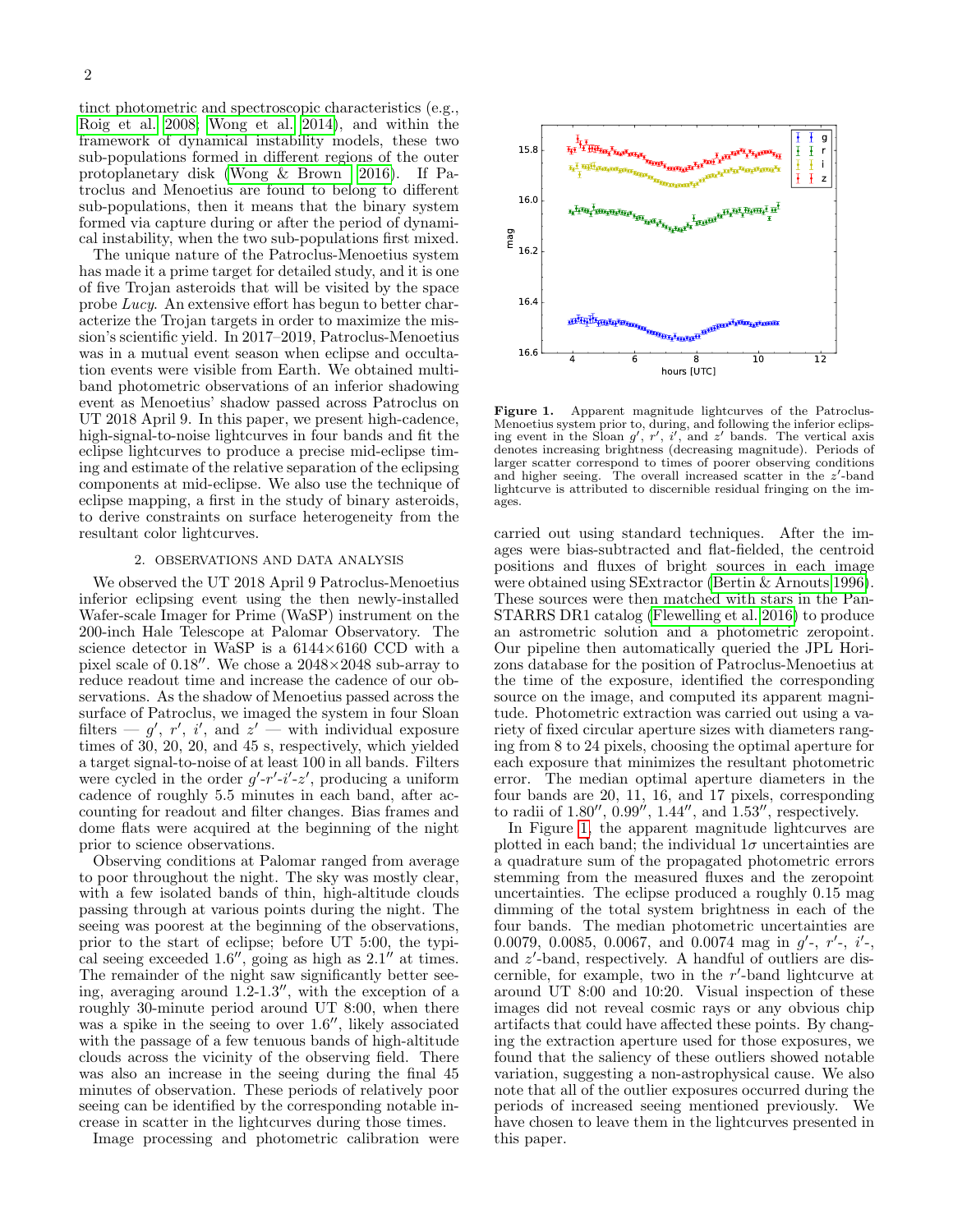In  $z'$ -band images, there was discernible residual fringing on the flux arrays, even after flat-fielding, particularly in the northeast corner. While the target mostly avoided the regions of the detector with the most severe residual fringing, there is still a noticeable effect in the  $z'$ -band lightcurve, as manifested by the larger scatter in the photometry on short timescales and larger than expected photometric zeropoint errors. We do not attempt to correct for fringing, and while we present the  $z'$ -band lightcurve in Figure [1,](#page-1-0) we do not utilize or discuss the z 0 -band photometry in the following analysis.

# 3. DISCUSSION

## 3.1. Eclipse lightcurve fit

<span id="page-2-2"></span>To derive estimates of the mid-eclipse time and the extent of the eclipsed region, we use a custom transit model to fit the  $i'$ -band lightcurve, which has the smallest median photometric error. Since the eclipsed region of Patroclus is non-illuminated, we can equivalently model the eclipse event as an occultation.

The mutual orbit of the binary system is consistent with circular, so we fix the eccentricity to zero. We fix the orbital period and semimajor axis to the values reported and assumed in the mutual event predictions of [Grundy](#page-4-0) [et al.](#page-4-0) [\(2018\)](#page-4-0):  $P = 4.282680 \text{ days}, a = 688.5 \text{ km}.$  Both components are significantly non-spherical, and modeling from occultation and rotational phase curves yields a triaxial radius ratio of  $\alpha$  :  $\beta$  :  $\gamma = 1.3$  : 1.21 : 1; the long dimension of each object lies along the line connecting the two objects, while the shortest dimension is aligned with the angular momentum vector of the binary system [\(Buie et al. 2015\)](#page-4-8). During a mutual event, the sky-projected shapes of Patroclus (1) and Menoetius (2) are ellipses with semimajor axis values of  $\beta_1 = 117$  km,  $\gamma_1 = 98$  km and  $\beta_2 = 108$  km,  $\gamma_2 = 90$  km, respectively.

We fit for the center of eclipse time  $T_c$  and the apparent orbital inclination  $i$ , which is defined relative to the sky plane so that  $i = 90^\circ$  is a perfectly edge-on occultation where the centers of the two objects align at mid-event. For each pair of  $T_c$  and i values in the Markov Chain Monte Carlo (MCMC) chain, we use the orbital shape and period to derive the relative separation vector between the two components at every point in the time series. To compute the amount of Patroclus blocked by Menoetius' shadow, we use a Python-based code<sup>[1](#page-2-0)</sup> to calculate the overlapping area of the two ellipses, which is based on the algorithm described in [Hughes & Chraibi](#page-4-17) [\(2012\)](#page-4-17). We also fit for a constant multiplicative factor to normalize the out-of-eclipse lightcurve to unity.

We modify the transit model to account for the fact that Menoetius is illuminated, which dilutes the transit signal relative to the case where the secondary is dark. If the lightcurve of the eclipsed object Patroclus is modeled as  $\lambda(t)$ , then the total lightcurve of the binary system is  $(\lambda(t)+f_2)/(1+f_2)$ , where  $f_2$  is the brightness of the secondary Menoetius relative to Patroclus. If Patroclus and Menoetius were identical in albedo, then the brightness ratio would be equal to the ratio in sky-projected areas:  $f_2 = \beta_2 \gamma_2 / \beta_1 \gamma_1$ . While it is reasonable to assume that the two components are largely identical in composition and therefore should have very similar albedos, given the



<span id="page-2-1"></span>Figure 2. Top panel:  $i'$ -band lightcurve of the mutual event (blacks points) along with the best-fit eclipse lightcurve model<br>(blue line). The out-of-eclipse combined brightness of Patro-The out-of-eclipse combined brightness of Patroclus and Menoetius is normalized to unity. Vertical black lines indicate the best-fit mid-eclipse time and uncertainties:  $T_c$  =  $2458217.80943_{-0.00050}^{+0.00057}$ ; the red line shows the mid-eclipse time predicted by [Grundy et al.](#page-4-0) [\(2018\)](#page-4-0): 2458217.7965. Bottom panel: corresponding residuals from the fit. The scatter in the residuals is 0.0048, while the median per-point flux uncertainty in 0.0030.

likely formation mechanism of such near-equal mass binaries (see Section [1\)](#page-0-0) and the markedly narrow albedo distribution of the Trojan asteroid population as a whole  $(e.g., Romanishin et al. 2018; Fernández et al. 2003), we$  $(e.g., Romanishin et al. 2018; Fernández et al. 2003), we$  $(e.g., Romanishin et al. 2018; Fernández et al. 2003), we$ nevertheless account for our uncertainty in the albedos of the individual components: we set a multiplicative scaling factor on  $f_2$  and place a Gaussian prior on its value centered on unity with a standard deviation of 20%, consistent to the variance in the measured geometric albedos of large Trojans (e.g., [Fern´andez et al. 2003;](#page-4-19) [Romanishin](#page-4-18) [et al. 2018\)](#page-4-18).

The best-fit eclipse lightcurve is plotted in Figure [2.](#page-2-1) We have removed the fourth data point prior to the final fit, which is more than  $3\sigma$  discrepant from the best-fit eclipse model. The lightcurve is normalized such that the combined out-of-eclipse brightness of Patroclus and Menoetius is unity. The scatter in the residuals is 0.0048, compared to a median relative flux uncertainty of 0.0030, indicating significant non-white noise in the lightcurve attributable to the periods of poorer observing conditions at the beginning and towards the end of the night. We measure a mid-eclipse time (in Julian days) of

$$
T_c = 2458217.80943^{+0.00057}_{-0.00050},\tag{1}
$$

which corresponds to UT 2018 April 9 7:25:35 with an uncertainty of 46s. This is 19 minutes later than the predicted center of eclipse in [Grundy et al.](#page-4-0) [\(2018\)](#page-4-0).

Meanwhile, we obtain a precise relative inclination estimate of  $i = 83.95 \pm 0.06$  deg. We can compute the sky-projected separation  $d_{\min}$  of the center of Patroclus and the center of Menoetius's shadow at mid-eclipse:

<span id="page-2-0"></span><sup>1</sup> https://github.com/chraibi/EEOver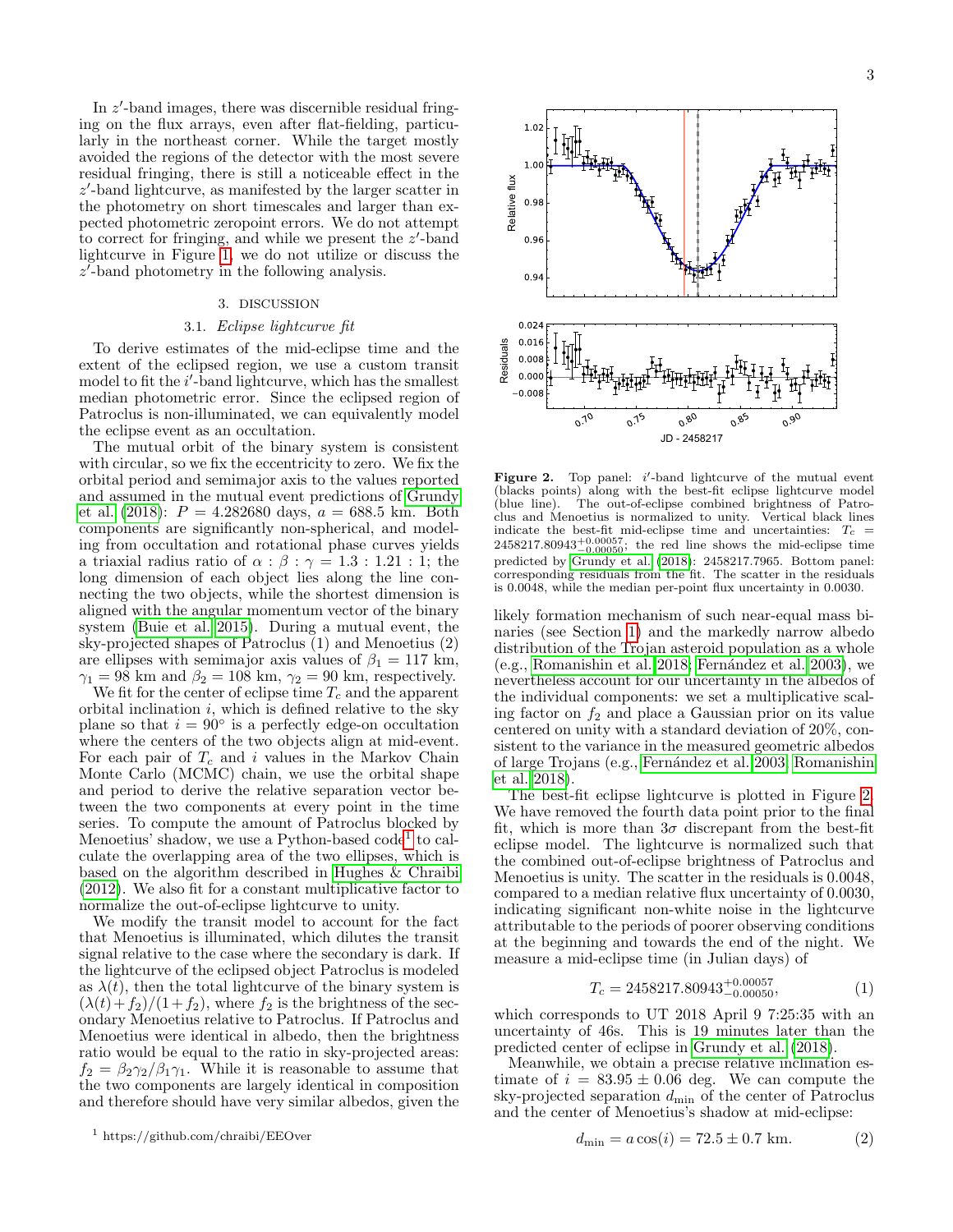[Grundy et al.](#page-4-0) [\(2018\)](#page-4-0) reported a predicted minimum separation between the centers of the two eclipsing bodies of 69.5 km. The greater separation derived from our fit indicates a more grazing shadowing event than predicted and points toward a slight inaccuracy in the orbital pole obliquity calculated in [Grundy et al.](#page-4-0) [\(2018\)](#page-4-0). We remind the reader that during this event, it is the shadow of Menoetius that occults Patroclus. The disk of Menoetius itself does not interact with the disk of the primary.

#### 3.2. Surface properties

Various physical and compositional properties of the surface are expressed in the eclipse lightcurves. When looking in one photometric band, comparison between the observed lightcurve and the best-fit eclipse model provides constraints on albedo variations across the eclipsed region of the primary as well as the shapes of both binary components. Significant covariant deviations in the residuals from a flat line may indicate patches of enhanced or reduced reflectivity on the primary or significant deviations along the limb from that of a skyprojected ellipse. Examining the residuals from our bestfit eclipse model in Figure [2,](#page-2-1) we do not discern any statistically significant deviations indicating non-uniform reflectivity or non-ellipsoidal shapes for the primary disk and secondary shadow.

Leveraging photometric lightcurves at multiple wavelengths provides additional information about the level of color variation across and between the two binary components. As the shadow of Menoetius eclipses Patroclus, the contribution of the shadowed region to the average color of the system is removed. By examining the resultant color lightcurves, one can piece together the color distribution of the eclipsed region in a technique known as eclipse mapping. This powerful method allows one to potentially extract spatial information about the target from spatially unresolved images. For each pair of photometric lightcurves, we use linear interpolation between adjacent points in the second lightcurve's time series to calculate the magnitudes in the second filter at the time sampling of the first lightcurve's time series. We then subtract the resampled lightcurves from one another, adding the propagated uncertainties in quadrature. Figure [3](#page-3-0) shows the three color lightcurves derived from the  $g'$ -,  $r'$ -, and i'-band lightcurves in Figure [1.](#page-1-0) We have omitted the color lightcurves involving  $z^{\prime}$ -band due to the effect of residual fringing (see Section [2\)](#page-1-1).

The color lightcurves are generally very smooth, with no large deviations and almost all points lying well within  $1.5\sigma$  of the average color across the observations. We note that the regions with increased short-term variation and the largest color deviations correspond precisely to the periods during our observations when seeing was poor and highly variable (see Section [2\)](#page-1-1). Given the grazing nature of this eclipse event, we are only sensitive to very large color variations on small scales. The most stringent constraints on color variability can be derived from comparing the mid-eclipse color, when the eclipsed region is at its maximum, with the out-of-eclipse color. For all color lightcurves, the mid-eclipse color value is well within  $1\sigma$  of the out-of-eclipse color, so we place  $1\sigma$ upper bounds on the color variability using the median color uncertainty from the lightcurves,  $\sigma_c$ .

To quantify these constraints, we consider two cases.



<span id="page-3-0"></span>Figure 3. Color lightcurves derived from the photometric lightcurves in Figure [1,](#page-1-0) showing minimal variations during the shadowing event. The vertical solid and dashed lines indicate mideclipse and the beginning/end of the eclipse event, respectively. Almost all points in the color lightcurves are consistent with a flat line to within 1.5 $\sigma$ . The two notable outliers at around UT 8:00 and 10:20 in the  $g - r$  and  $r - i$  lightcurves stem from two outlier points in the  $r'$ -band lightcurve (see Figure [1\)](#page-1-0).

The first case seeks to constrain the difference between the average color of the eclipsed region on Patroclus  $c^*$  and the average color c of the uneclipsed regions on both objects. The change in the measured color of the combined system between the out-of-eclipse baseline and mid-eclipse is weighted by the ratio of the maximum eclipsed area  $A^*$  to the uneclipsed area  $A_1 + A_2 - A^*$ , where  $A_1 = \pi \beta_1 \gamma_1$  and  $A_2 = \pi \beta_2 \gamma_2$  are the sky-projected areas of Patroclus and Menoetius, respectively. The maximum eclipsed area of Patroclus, as derived from our eclipse model fit in Section [3.1,](#page-2-2) was 12.4% of its sky-projected disk:  $A^* = 1110 \text{ km}^2$ . From here, the difference in color  $\Delta c_1 \equiv |c^* - c|$  is given by

$$
\Delta c_1 = \sigma_c \frac{A_1 + A_2 - A^*}{A^*}.
$$
 (3)

For the  $g - i$  color variability, for example, we have  $\sigma_{q-i} = 0.0092$  and establish an upper limit of  $\Delta c_{1,q-i} =$ 0.13 mag, with similar constraints for the other colors.

The second case assumes that the two components have different colors,  $c_1$  and  $c_2$ , but are individually uniform in color. A similar derivation yields the following expression for  $\Delta c_2 \equiv |c_2 - c_1|$ :

$$
\Delta c_2 = \sigma_c \frac{(A_1 + A_2 - A^*)(A_1 + A_2)}{A^* A_2}.
$$
 (4)

The constraints on  $\Delta c_2$  are much looser. For  $g - i$ , this upper limit is  $\Delta c_{2,q-i} = 0.28$  mag.

Starting with the second constraint, we see that the small maximum shadow coverage of Patroclus prevents us from deriving particularly useful upper limits on the difference in color between the two components. For comparison, the two color sub-populations in the Trojans have mean  $g - i$  colors of 0.73 and 0.86 [\(Wong](#page-4-13) [et al. 2014;](#page-4-13) [Wong & Brown 2015\)](#page-4-20), so a larger eclipsed area and/or more precise photometry would be needed to confidently rule out a binary comprised of components from two different sub-populations using lightcurves like